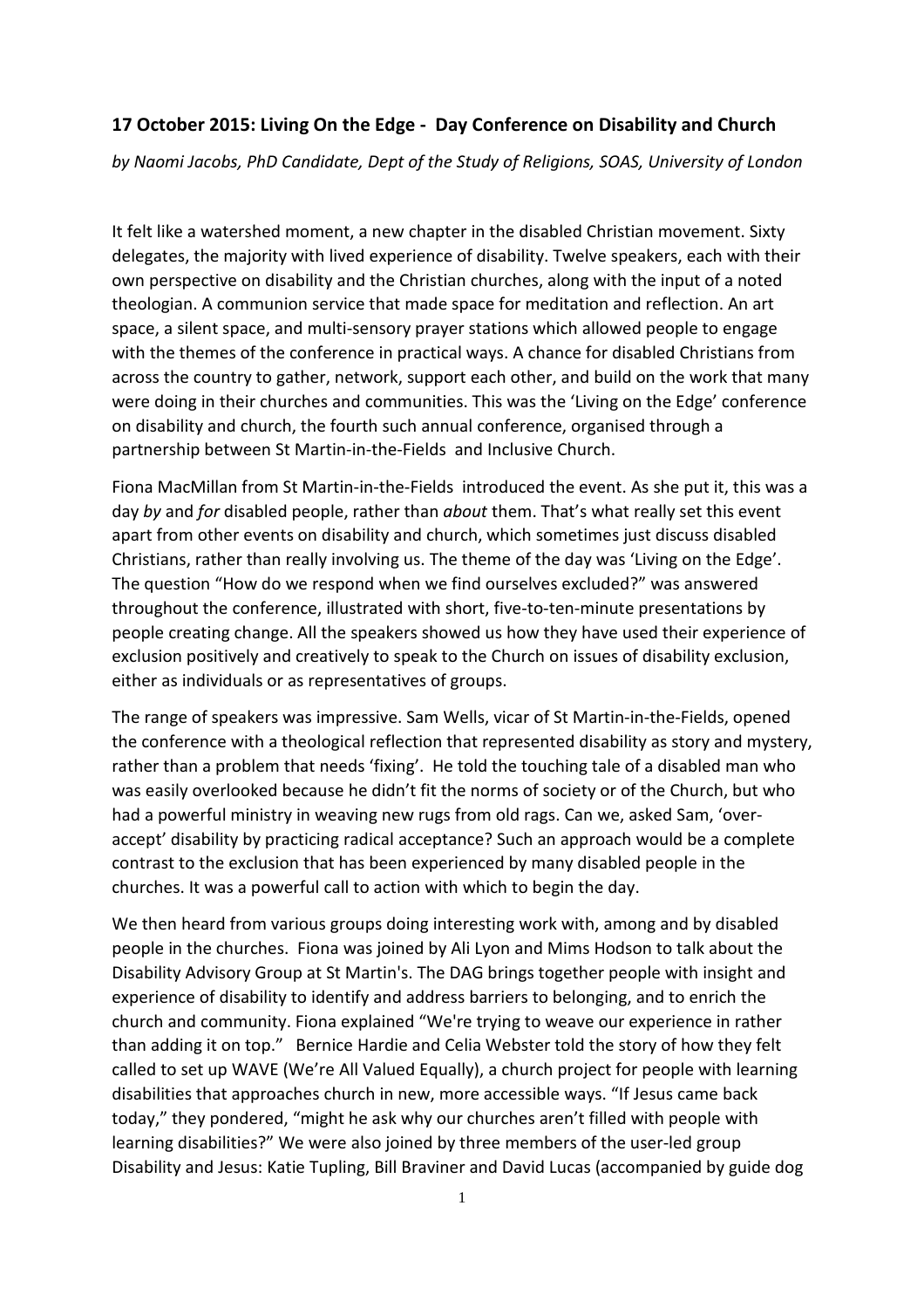Jarvis). They spoke about their work on new theologies of disability. Katie wondered whether she would need to be healed in heaven. "Maybe I'll still have crutches in heaven," she said, challenging mainstream church theologies of healing. "And maybe that will be OK."

We were also honoured to hear from some eminent individuals working for change in the churches: Ann Memmott, a national autism advisor, who has produced some wonderful resources to help churches to better include autistic members; Tim Goode, who uses his lived experience of impairment to inform his role as Diocesan Disability Adviser for Southwark Diocese; Richard Tillman, who spoke about his journey with addiction; Eva McIntyre from Mental Health Matters, the Church of England group addressing issues of mental health; and Susan Wolfe, a social historian, who spoke about activism. I shared some of the research that I've been doing with disabled Christians.

It was wonderful to have alternative spaces available, too, so that we could engage with the themes of the conference in different ways. In the art space we created a huge altar cloth based on the conference image of the edge of a forest, making visual and tactile representations of ourselves and placing them to illustrate where we are living on the edge. We shared the cloth in the communion service, which took a more meditative, less 'wordy' approach to church liturgy. Small discussion groups allowed us to talk about the themes of the conference with others, while the silent space allowed people to reflect in quiet.



Photo: People sit around the edges of the church hall for a contemplative communion service at the conference, led by Jonathan Evens and June Boyce Tillman. Photo by Disability and Jesus.

Between the talks, meditations were led by event chaplain Katherine Hedderly, which enabled us to reflect throughout the full day, and Bob Callaghan led question-and-answer sessions. Meanwhile, in the Marketplace, speakers shared more about their work with delegates, which allowed us to answer questions individually.